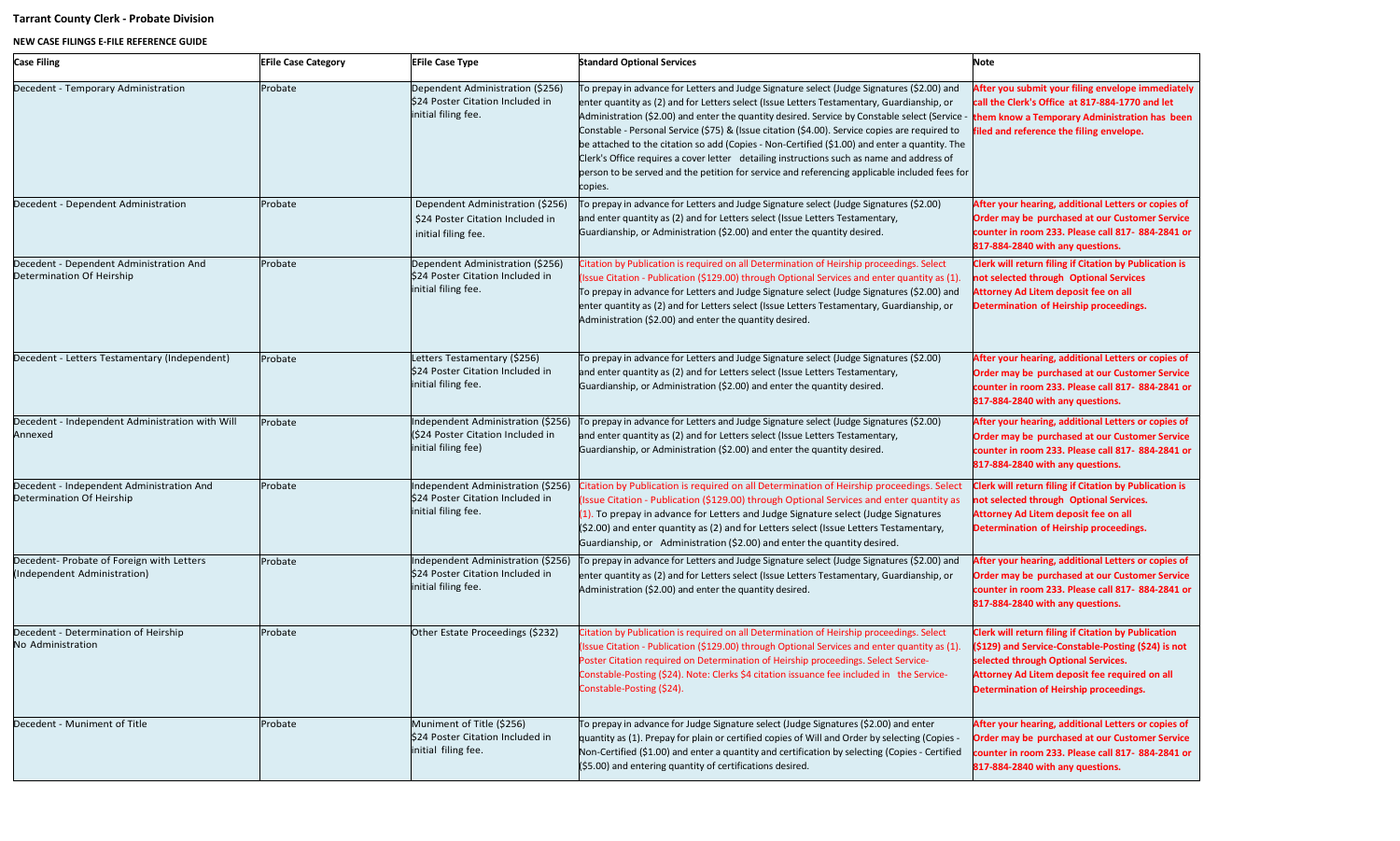| Decedent-Application to Open Safety Deposit Box                            | Probate                | Other Estate Proceedings (\$232)                                                           | To prepay advance for Judge Signature select (Judge Signatures (\$2.00) and enter quantity<br>as (1). Prepay for plain or certified copies of Will and Order by selecting (Copies - Non-<br>Certified (\$1.00) and enter a quantity and certification by selecting (Copies - Certified<br>$(S5.00)$ and entering quantity of certifications desired.                                                                                                                                                                                                                                                                                                                                                                                   | After your hearing, additional Letters or copies of<br>Order may be purchased at our Customer Service<br>counter in room 233. Please call 817-884-2841 or<br>817-884-2840 with any questions.                                      |
|----------------------------------------------------------------------------|------------------------|--------------------------------------------------------------------------------------------|----------------------------------------------------------------------------------------------------------------------------------------------------------------------------------------------------------------------------------------------------------------------------------------------------------------------------------------------------------------------------------------------------------------------------------------------------------------------------------------------------------------------------------------------------------------------------------------------------------------------------------------------------------------------------------------------------------------------------------------|------------------------------------------------------------------------------------------------------------------------------------------------------------------------------------------------------------------------------------|
| Decedent - Emergency Intervention Application<br>(funeral, burial, rental) | Probate                | Other Estate Proceedings (\$232)                                                           | To prepay in advance for Judge Signature select (Judge Signatures (\$2.00) and enter<br>quantity as (1). Prepay for plain or certified copies of Order by selecting (Copies - Non-<br>Certified (\$1.00) and enter a quantity and certification by selecting (Copies - Certified<br>$(S5.00)$ and entering quantity of certifications desired. Service by Constable select<br>(Service - Constable - Personal Service (\$75) & (Issue citation (\$4.00). Service copies are<br>required to be attached to citation so add (Copies - Non-Certified (\$1.00) and enter a<br>quantity. The Clerk's Office recommends to include a cover letter detailing instructions for<br>service and referencing applicable included fees for copies. | After your hearing, additional Letters or copies of<br>Order may be purchased at our Customer Service<br>counter in room 233. Please call 817-884-2841 or<br>817-884-2840 with any questions.                                      |
| Decedent-Application to Produce Will<br>(Chapter 252)                      | Probate                | Other Estate Proceedings (\$232)                                                           | To prepay in advance for Judge Signature select (Judge Signatures (\$2.00) and enter<br>quantity as (1). Prepay for plain or certified copies of Order by selecting (Copies - Non-<br>Certified (\$1.00) and enter a quantity and certification by selecting (Copies - Certified<br>$(S5.00)$ and entering quantity of certifications desired. Service by Constable select (Service<br>- Constable - Personal Service (\$75) & (Issue citation (\$4.00). Service copies are required to<br>be attached to citation so add (Copies - Non-Certified (\$1.00) and enter a quantity. The<br>Clerk's Office recommends to include a cover letter detailing instructions for service and<br>referencing applicable included fees for copies. |                                                                                                                                                                                                                                    |
| Decedent- Small Estate Affidavit                                           | Probate                | Small Estate Proceedings (\$268)<br>\$24 Poster Citation Included in<br>initial filing fee | Filing Fee includes one certified copy and Judge Signature Fee. For additional copies you<br>may prepay for plain or certified copies of Order by selecting (Copies - Non- Certified<br>(\$1.00) and enter a quantity and certification by selecting (Copies - Certified (\$5.00) and<br>entering quantity of certifications desired.                                                                                                                                                                                                                                                                                                                                                                                                  | When filing a Small Estate Affidavit, enter first<br>Distributee as Applicant since E-file has Applicant<br>as a default party. Any additional distributee's,<br>select ADD PARTY and select Distributee.                          |
| Decedent- Trust Modification<br>(Not related to estate or guardianship)    | Probate                | Other Estate Proceedings (\$232)                                                           | To prepay in advance for Judge Signature select (Judge Signatures (\$2.00) and enter<br>quantity as (1). Prepay for plain or certified copies of Order by selecting (Copies - Non-<br>Certified (\$1.00) and enter a quantity and certification by selecting (Copies - Certified<br>$(55.00)$ and entering quantity of certifications desired.                                                                                                                                                                                                                                                                                                                                                                                         | <b>Note: Applicant and Decedent are the default</b><br>parties in E-file for this case type. Please enter a<br>comment within your e-filing envelope<br>instructing the clerk to change party types after<br>acceptance of filing. |
| Decedent- Probate of Foreign Will (Recording Only)                         | Probate                | Other Estate Proceedings (\$232)                                                           | To prepay in advance for Judge Signature select (Judge Signatures (\$2.00) and enter<br>quantity as (1). Prepay for plain or certified copies of Order by selecting (Copies - Non-<br>Certified (\$1.00) and enter a quantity and certification by selecting (Copies - Certified<br>(\$5.00) and entering quantity of certifications desired.                                                                                                                                                                                                                                                                                                                                                                                          | After your hearing, additional Letters or copies of<br>Order may be purchased at our Customer Service<br>counter in room 233. Please call 817-884-2841 or<br>817-884-2840 with any questions.                                      |
| Chapter 1351 - Sale of Property of Minor                                   | Probate                | Other Estate Proceedings (\$232)                                                           | To prepay in advance for Judge Signature select (Judge Signatures (\$2.00) and enter<br>quantity as (1). Prepay for plain or certified copies of Order by selecting (Copies - Non-<br>Certified (\$1.00) and enter a quantity and certification by selecting (Copies - Certified<br>(\$5.00) and entering quantity of certifications desired.                                                                                                                                                                                                                                                                                                                                                                                          | After your hearing, additional Letters or copies of<br>Order may be purchased at our Customer Service<br>counter in room 233. Please call 817-884-2841 or<br>817-884-2840 with any questions.                                      |
| Guardianship - Adult (Temporary)                                           | Probate - Guardianship | Guardianship - Adult (\$232)                                                               | Select Service by Constable (Service - Constable - Personal Service (\$75) & (Issue citation<br>$(\$4.00)$ and enter quantity as (1). Service copies are required to be attached to citation so<br>add (Copies - Non-Certified (\$1.00) and enter a quantity. Poster Citation required, Select<br>Service-Constable-Posting (\$24) and enter quantity as (1). Note: Clerks \$4 citation issuance<br>fee is included in the Service-Constable-Posting (\$24). The Clerk's Office recommends to<br>include a cover letter detailing instructions for service and referencing applicable included<br>fees for copies.                                                                                                                     | Attorney Ad Litem deposit fee to be collected at<br>time of filing Application for Guardianship.                                                                                                                                   |
| Guardianship - Adult (Temporary & Permanent)                               | Probate - Guardianship | Guardianship - Adult (\$232)                                                               | Select Service by Constable (Service - Constable - Personal Service (\$75) & (Issue citation<br>$(\xi$ 4.00) and enter quantity as (1). Service copies are required to be attached to citation so<br>add (Copies - Non-Certified (\$1.00) and enter a quantity. Poster Citation required, Select<br>Service-Constable-Posting (\$24) and enter quantity as (1). Note: Clerks \$4 citation issuance<br>fee is included in the Service-Constable-Posting (\$24). The Clerk's Office recommends to<br>include a cover letter detailing instructions for service and referencing applicable included<br>fees for copies.                                                                                                                   | Attorney Ad Litem deposit fee to be collected at<br>time of filing Application for Guardianship.                                                                                                                                   |